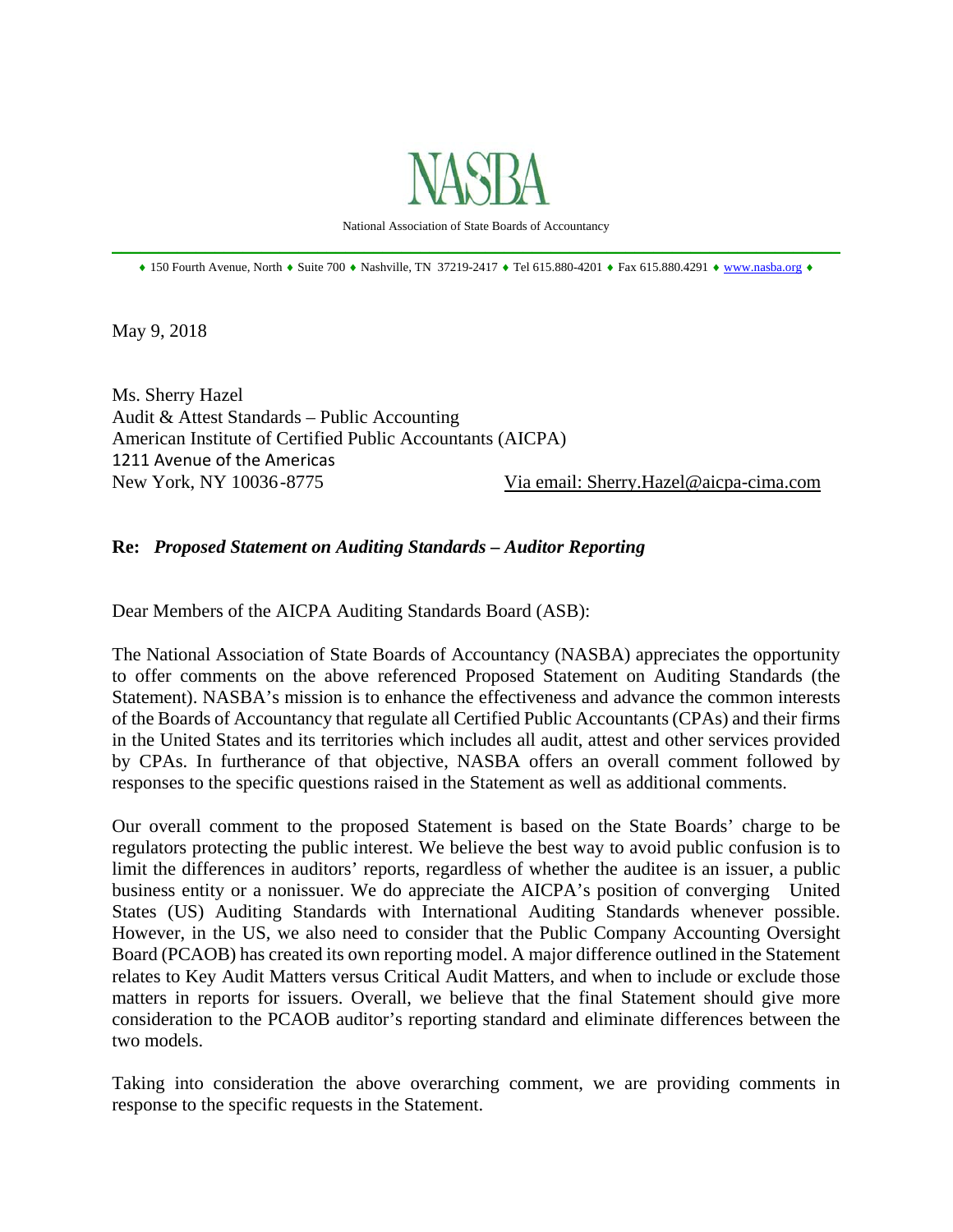Ms. Sherry Hazel AICPA Auditing Standards Board May 9, 2018 Page **2** of **6**

## **Request for Comment**

1. *Are the proposed revisions to existing requirements clear and understandable, and is the application material helpful in supporting the application of those requirements?* 

As noted above, we believe that the proposed revisions are a good step in bringing consistency to the GAAS, PCAOB and ISA's. As the PCAOB's new reporting standard is applicable for calendar years ending 12/31/2017, we encourage the ASB to complete its review of this proposed standard as soon as possible to limit differences in auditor reports in the United States.

*2. Are the descriptions of the responsibilities of management and the auditor relating to going concerns (paragraphs 31b and 36 biv) useful and understandable, in view of the calls for more information in the auditor's report about their respective responsibilities in this area?* 

 *Would any modifications to the descriptions of management's responsibility be necessary for any specific financial reporting framework?* 

 *Are there any concerns about possible confusion or misinterpretation about the auditor's responsibilities, in particular the requirement to conclude on the entity's ability to continue as a going concern, recognizing that the description is consistent with the requirement in paragraph .20 of AU-C section 560 (SAS No. 132)?* 

We understand that various accounting frameworks have different requirements for management's evaluation related to going concern. We are concerned that the report examples in the proposed Standard do not appear to include the concept of a "reasonable period of time" that exists in extant AU-C section 570 par 05, which indicates a reasonable period of time would be one year after the date that the financial statements are issued (or within one year after the date that the financial statements are available to be issued, when applicable) for FASB entities, and 12 months from the date of the financial statements for GASB entities. We do not believe that users understand this concept and suggest that the fourth bullet in the "Auditor's Responsibilities for the Audit of the Financial Statements" be expanded to include the definition of a "reasonable period of time" under the applicable reporting framework.

*3. Will the requirement to identify those responsible for oversight of the financial reporting process present any practical difficulties when those responsible for the oversight of the financial reporting process are also responsible for preparation of the financial statements (as may be the case, for example, in a small owner-managed entity)?* 

We believe that there will likely be difficulties for auditors of small owner-managed entities, as well as some governmental and not-for-profit entities, related to the identification of those responsible for oversight of the financial reporting process. Paragraph A43 indicates that "no reference to oversight responsibilities is required" when there is no separation of preparation and oversight of the financial reporting process. We suggest the reporting examples in the proposed Standard reference this guidance, to make it clear that this situation may exist, and that sentence would not be required in the report.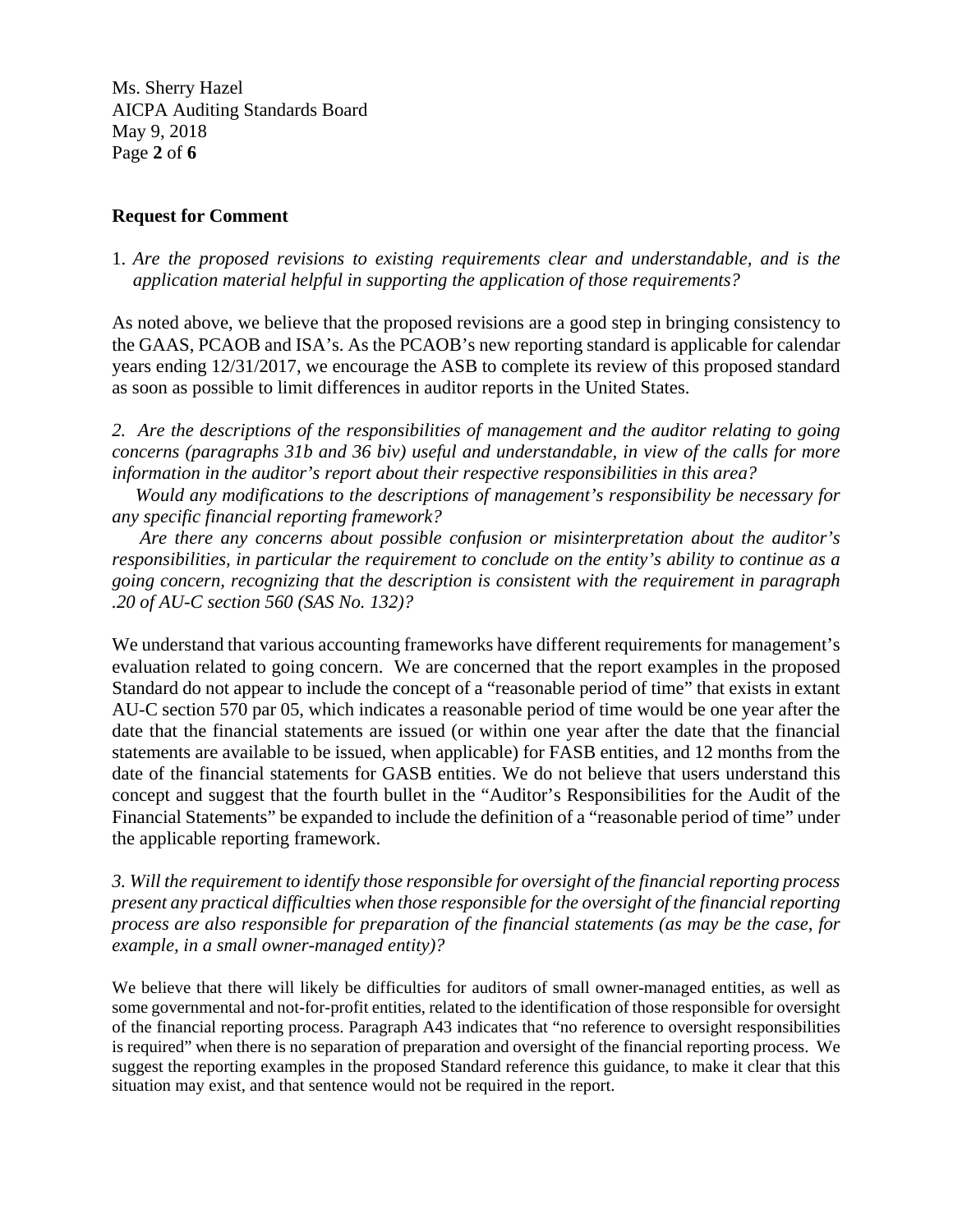Ms. Sherry Hazel AICPA Auditing Standards Board May 9, 2018 Page **3** of **6**

# *4. Does the expanded description of the auditor's responsibilities, including the key features of the audit, provide useful information and greater transparency into what an audit is and what the auditor does?*

 *Are there any aspects of the auditor's responsibilities that should be added?* 

We do not believe the Standard should use the word "guarantee" in the proposed model and suggest the following:

*:*  "Reasonable assurance is a high level of assurance but is not absolute assurance and therefore an audit conducted in accordance with GAAS is not a guarantee will **not** always detect a material misstatement when it exists."

# *5. What are your views regarding whether the requirements and guidance in the proposed SAS will be helpful for auditors in determining and communicating KAMs?*

As noted in paragraph A39, the auditor may be required to communicate key audit matters by law, regulation or contractual agreement. We have some concern as to what an auditor may do when engaged to communicate KAM, yet then is asked to exclude a KAM in its report when management disagrees with the auditor's report. We suggest that the ASB make reference to other professional guidance as to what the auditor is to do in those situations. While it is unlikely that there will be much voluntary call for KAM reporting, there will be some level of reporting in this area from non-public entities.

## *6. Is it sufficiently clear that communication of KAMS is not required for audits of nonissuers?*

As noted in the proposed statement, the communication of KAMs is not required for audits of nonissuers. However, we have some concern as to whether there may be confusion as to whether or not a "public business entity," as defined in the Master Glossary of the FASB Accounting Standards Codification, would be considered an issuer, as it would have publicly held debt. It would seem that a holder of those types of debt obligations would be just as concerned over KAMs as an investor in an issuer.

To make it clearer for auditors that KAM is not required for nonissuers, we suggest that the reporting examples including KAM sections contain a reference to par A39 of the Proposed SAS *Forming an Opinion and Reporting on Financial Statements*. We understand this may be a violation of the ASB's drafting convention, but we believe that this may be warranted to avoid confusion

## *7. Please provide your views on changes to extant AU-C section 705 described in the preceding section. In addition, the SB would like your views on the following:*

 *Are the revisions to existing requirements clear and understandable, and is the application material helpful in supporting application of those requirements?* 

The proposed model includes the phrase "and have fulfilled our other ethical responsibilities in accordance with the relevant ethical requirements related to our audit." We suggest that this phrase be revised to state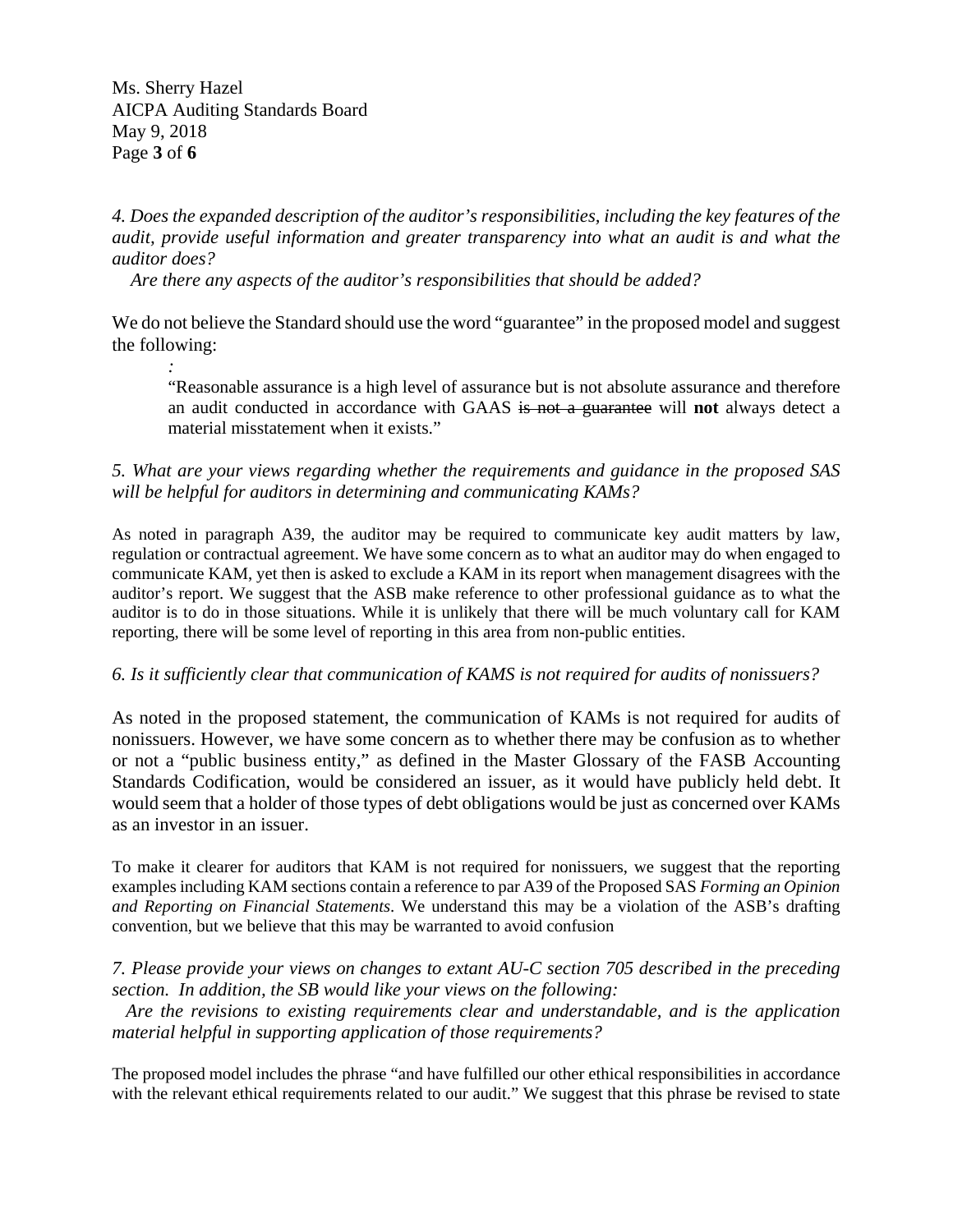Ms. Sherry Hazel AICPA Auditing Standards Board May 9, 2018 Page **4** of **6**

"and have complied with the applicable ethical requirements relating to our audit," as the code of professional conduct would address these matters. Alternatively, the ASB may want to consider adding a guidance paragraph addressing "other ethical responsibilities" in the final statement.

*8. Please provide your views on the changes to extant AU-C 706 described in the preceding section. In addition, the ASB would like your views on the following:* 

 *Are the revisions to existing requirements clear and understandable, and is the application material helpful in supporting the application of those requirements?* 

No comment.

*9. Is the interrelationship between emphasis-of-matter or other-matter paragraphs and KAMs clear and understandable, recognizing that communication of KAMs is not required for audits of nonissuers? If not, what additional guidance would be helpful?* 

No comment*.* 

*10. Should the requirement in AU-C section 260 be more specific regarding the timing of communication about certain matters with those charged with governance, including whether there should be a requirement for certain communications to be made prior to issuance of the auditor's report?* 

We believe it would be in the public interest for the proposed standard to be consistent with the PCAOB reporting model which requires the auditor to provide a draft of the auditor's report to those charged with governance prior to issuance. This would also reduce differences between auditing standards in the United States for issuers and nonissuers.

*11. Please provide your views on the following:* 

*a. Would including the city and state of the addressee in the auditor's report be beneficial to users of the financial statements?* 

We believe that the city and state of the reporting entity should be included in the report. Not only would this be beneficial to State regulators, but it would be helpful to various users of the financial statements, including funding agencies, grantors, and others. We also believe that provision of such information would facilitate States' adoption of firm mobility.

Prior to the 7th Edition (released in 2014), the Uniform Accountancy Act (UAA) required CPA firm registration in a state if the CPA firm performed attest service for a client having its "home office" in that state even if the CPA firm did not have an office in that state. The 7th Edition and recently released 8th Edition introduced "firm mobility" by dropping the registration requirement for firms without an office in a state so long as the firms complied with the state's ownership and peer review requirements, see UAA §7(a)(1)(C). Accordingly, per firm mobility, a firm can offer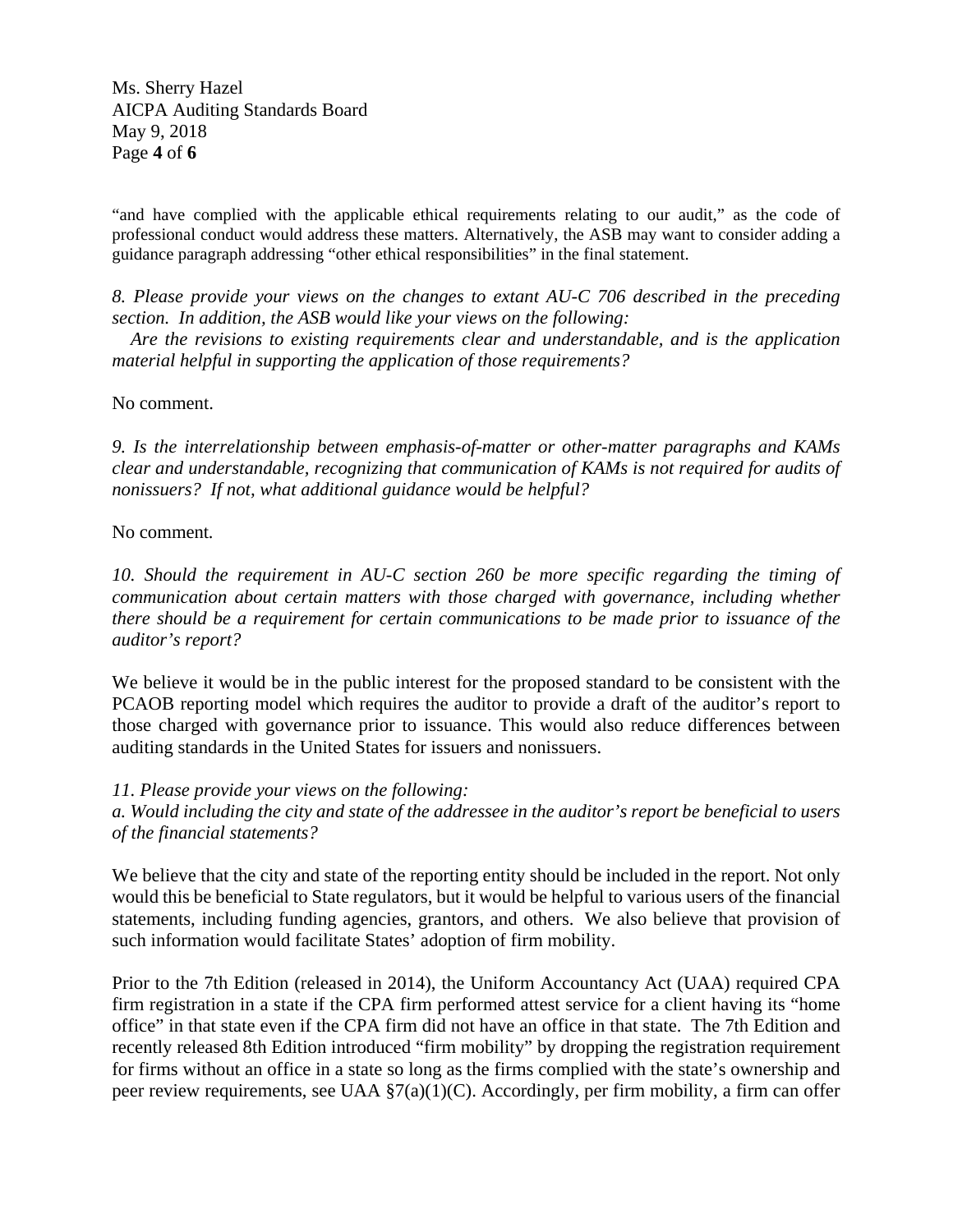Ms. Sherry Hazel AICPA Auditing Standards Board May 9, 2018 Page **5** of **6**

or render attest services in another state without having to establish an office in that state, register in that state or even provide mere notice to that state.

Currently, 21 jurisdictions (AK, AR, CT, DC, FL, GU, IA, MD, ME, MS, MT, NV, NH, NJ, OK, SC, SD, VI, VT, WV, WY) still use the UAA 6<sup>th</sup> Edition's registration requirement ("home office"). Some form of firm mobility has been adopted in 24 jurisdictions (AL, AZ, CO, DE, FL, IA, ID, IL, IN, KY, LA, MI, MO, MT, NM, ND, OH, PA, RI, TN, UT, VA, WA, WI). Firm mobility legislation is pending two states (NH and NJ). With the elimination of the "home office" requirement, there is arguably no reliable alternative way for regulators and the public to ascertain the relevant requirements for auditors much less their peer review or disciplinary records. The absence of a disclosure requirement for audit client addresses could thus undermine state movement toward firm mobility and encourage adoption of notification requirements.

No compelling argument has been articulated against disclosure. Indeed, in an auditor's report which by its very nature should favor disclosure of relevant information, it seems very little to ask that the auditor disclose the client's city and state. Absent such a simple disclosure, there is a potential for not only auditors but also clients to take advantage of jurisdictional differences. Clients and the public need to know that the audit firm is legally qualified to perform an audit for a particular client. An efficient way for the public to know is to require disclosure of the location of the client for audit purposes.

Additionally, the less than onerous exercise of determining and disclosing an audit client's city and state could benefit not only the public, regulators and clients, but also the audit firms, since, by so doing, they could better ascertain whether and where they must register during this period of regulatory transition in which no more than half the states have implemented firm mobility.

# *b. What would the practical implications be if such a requirement were adopted?*

Although there might be some difficulty with determining the appropriate "city and state" to disclose for some multistate or multinational clients, we believe that the statements on standards could provide useful guidance. We note that such determinations routinely have been made for many decades to comply with income tax regulations and we are not aware of it being controversial. The audit client's city and state to be disclosed is not likely to be "confidential client information." That location might or might not be the "home office" as specified by the client," or "principal place of business," or "principal office," or "headquarters," or "primary headquarters," and, indeed, some clients might have more than one such location. The chosen term should be one that provides the most relevant information to those who need the disclosure the most: the public.

We believe that the city and state of the reporting entity should be included in the report. Not only would this be beneficial to state regulators, but it would be helpful to various users of the financial statements, including funding agencies, grantors, and others.